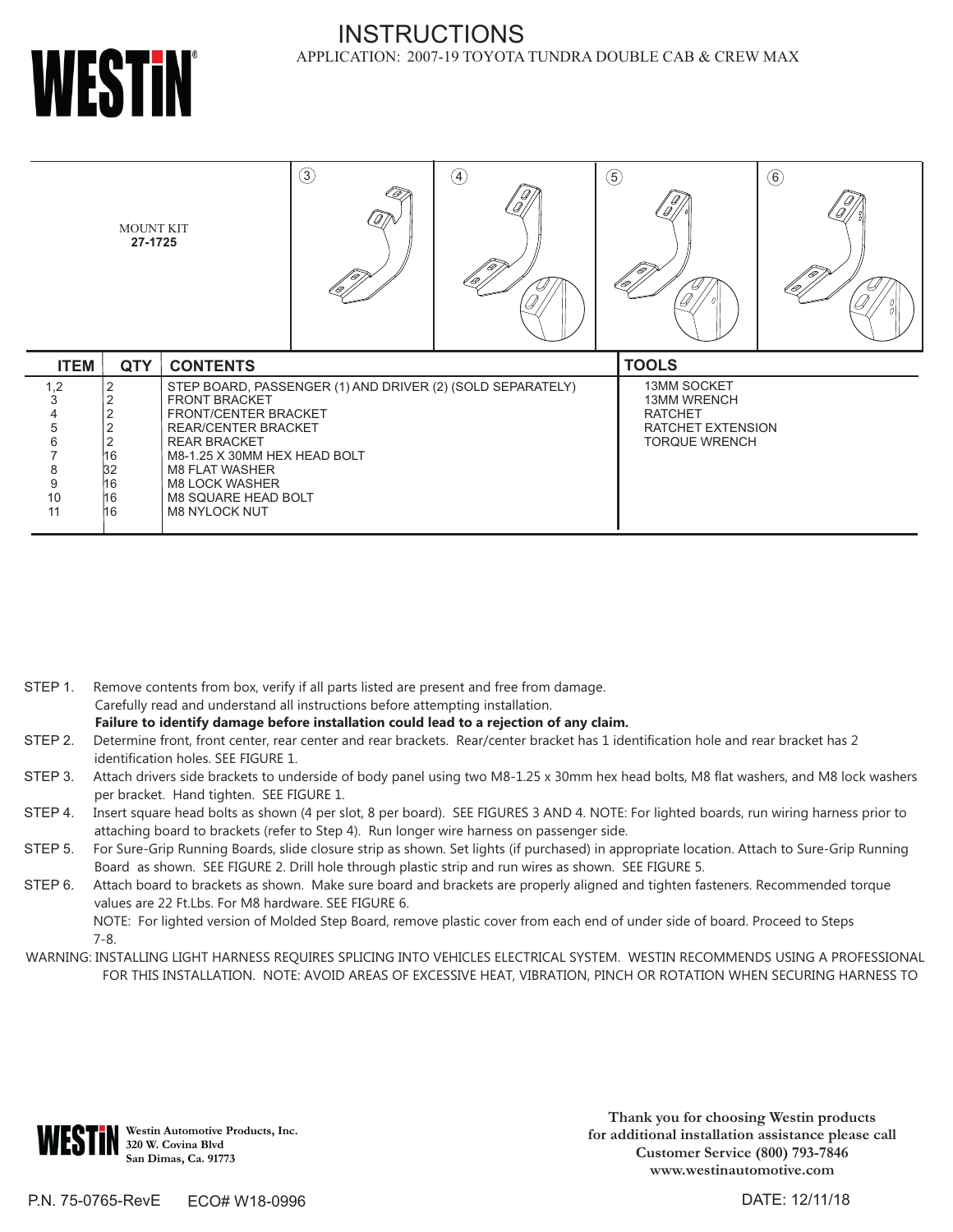VEHICLE. CAUTION: ALWAYS USE A FUSED(+) POSITIVE SUPPLY SOURCE. UNDERCOAT SEAL FOR HARSH WEATHER. HINT: Molded Step Boards: For longevity, check rubber seals before installation. Rubber grommets around red and blue wires going into rear sockets, should be inserted and recessed about 1/4". NOTE: Remove bulbs and apply white grease into sockets and replace bulbs. Apply RTV Silicone where lights go into socket. Install lights and run wire loom as shown. SEE FIGURE 4. For Sure-Grip Running Boards, run wire loom down center as shown. SEE FIGURE 3.

- STEP 7. Determine whether your vehicle has a positive or negative switching courtesy system or an auxiliary light source (most Fords). Obtain an accurate wiring diagram for your vehicle's courtesy light system.
	- For positive and negative switching:

Locate a pass-through point (usually under carpet at driver side door sill) for the wire harness. Locate main courtesy wire (usually wire lead to dome light). NOTE: If you do not use the main courtesy wire, lights will only function when one door is open. Route wire harness so that the 2 female connections (from step board) are nearest to pass thru point.\*Connect opposite step board lead to either connection. Connect the splicing lead to remaining female socket and route one wire thru pass thru point. SEE FIGURE 7.

VERY IMPORTANT - Double check that your system has positive or negative switching.

For positive switching only: Connect positive wire to main courtesy system, (usually wire lead to dome light). TEST CONTINUITY BEFORE CONNECTING BY OPENING AND CLOSING ALL DOORS. Ground remaining wire.

For negative switching only: Connect negative wire to main courtesy system, (usually wire lead to dome light but sometimes from dome light to courtesy ECU). TEST GROUND CONTINUITY BEFORE CONNECTING BY OPENING AND CLOSING ALL DOORS. Connect remaining wire to battery using a 5A fuse.

\*\*Be sure that you have not routed any wires near moving parts (i.e.. driveshaft) or near any heat generating source (i.e.. transmission, engine, exhaust).

Auxiliary Light source:

Locate auxiliary light source connection under vehicle (usually attached to back side of front or rear fender well (refer to vehicles owners manual). SEE FIGURE 7. TEST SOURCE BEFORE CONNECTING. Connect splicing leads to aux light source. test step board lights for proper function by opening and closing doors.

STEP 8. Under-coat board, brackets and electrical wires, connections and lenses for harsh weather conditions. Reinstall plastic cover on underside



**Westin Automotive Products, Inc. 320 W. Covina Blvd San Dimas, Ca. 91773**

**Thank you for choosing Westin products for additional installation assistance please call Customer Service (800) 793-7846 www.westinautomotive.com**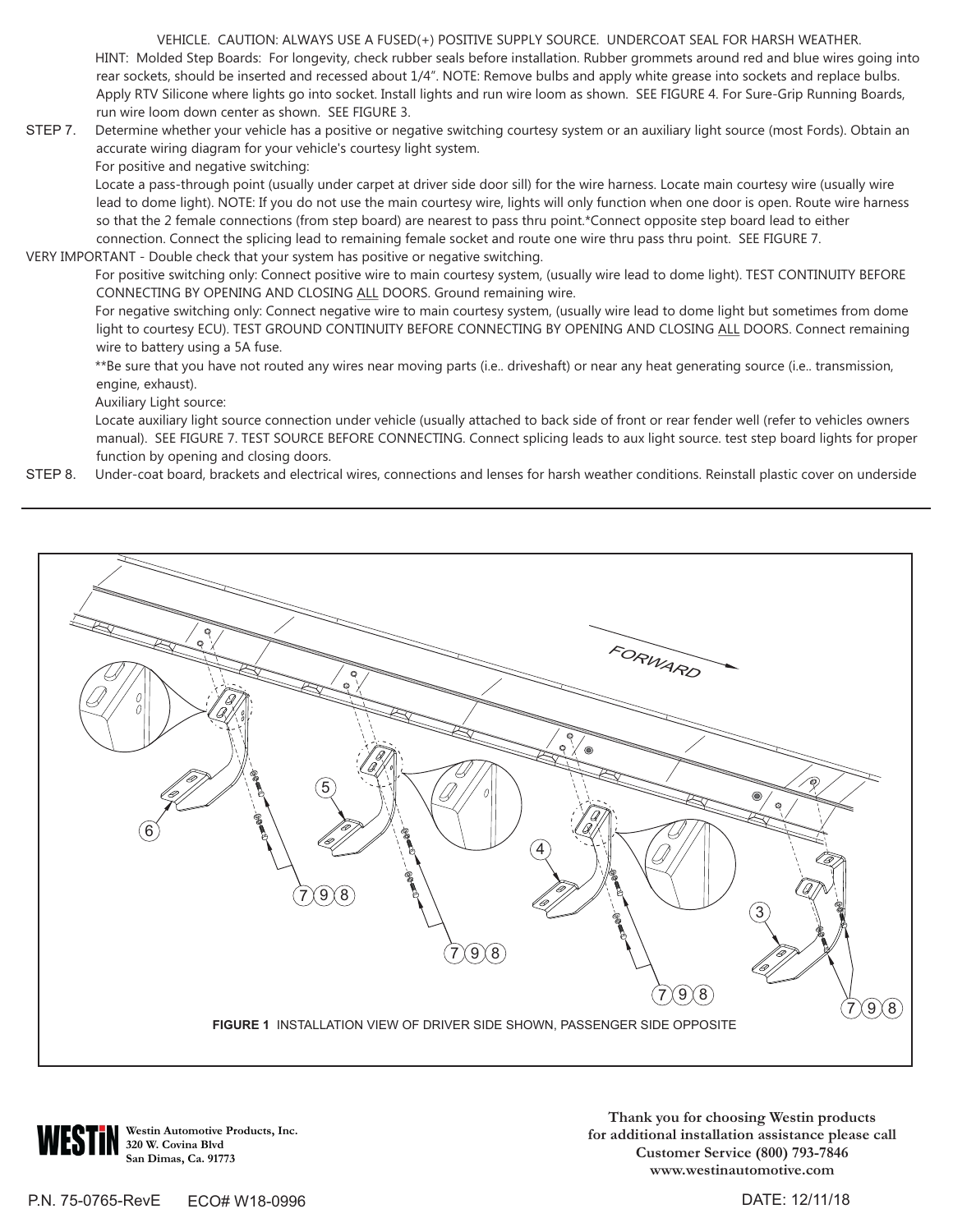



**Westin Automotive Products, Inc. 320 W. Covina Blvd San Dimas, Ca. 91773**

**Thank you for choosing Westin products for additional installation assistance please call Customer Service (800) 793-7846 www.westinautomotive.com**

P.N. 75-0765-RevE ECO# W18-0996

DATE: 12/11/18